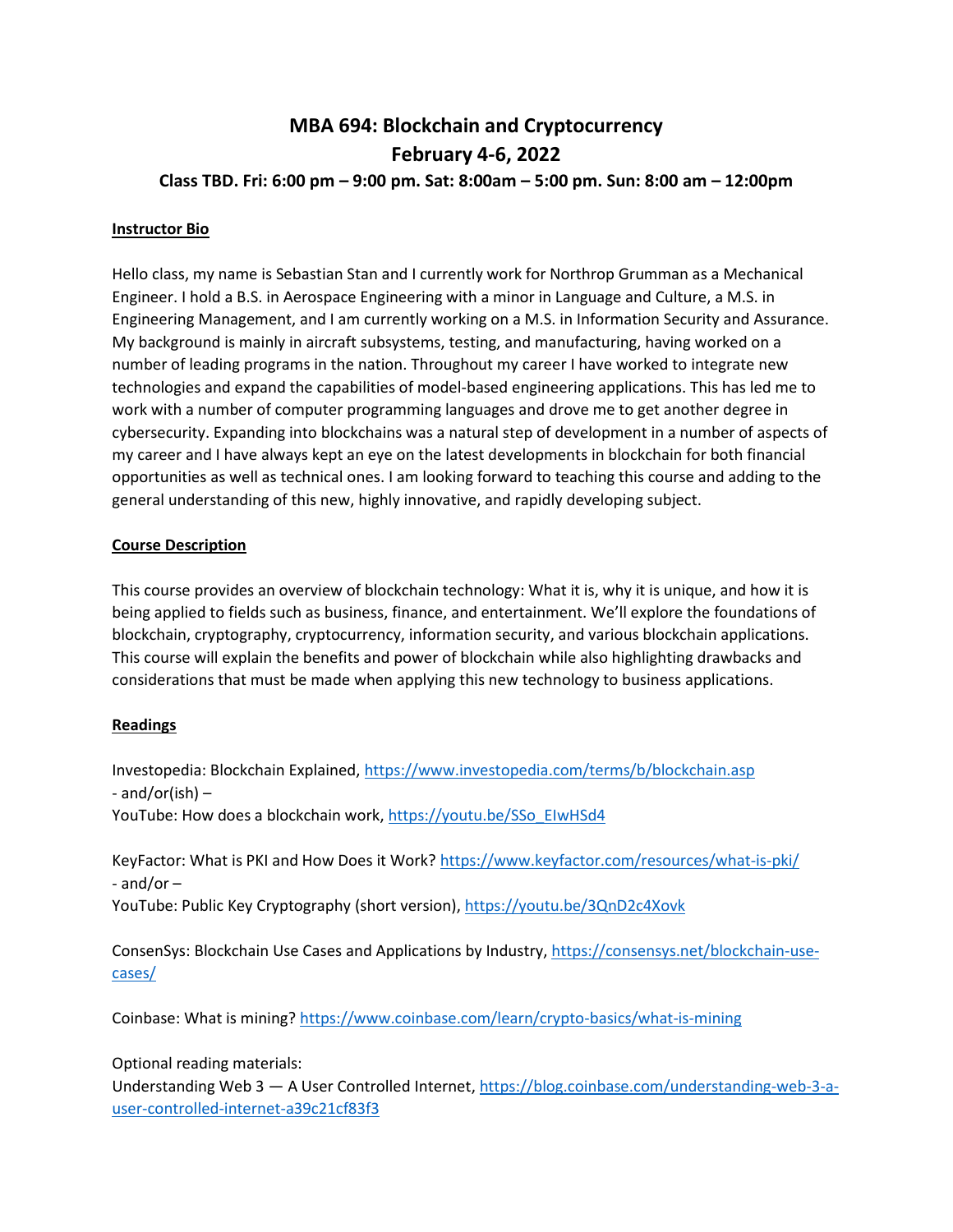Coinbase: DAOs: Social networks that can rewire the world, [https://www.coinbase.com/learn/market](https://www.coinbase.com/learn/market-updates/around-the-block-issue-21)[updates/around-the-block-issue-21](https://www.coinbase.com/learn/market-updates/around-the-block-issue-21)

Coinbase: 7 biggest Bitcoin myths, [https://www.coinbase.com/learn/crypto-basics/7-biggest-bitcoin](https://www.coinbase.com/learn/crypto-basics/7-biggest-bitcoin-myths)[myths](https://www.coinbase.com/learn/crypto-basics/7-biggest-bitcoin-myths)

Coinbase: What is a non-fungible token (NFT)?[, https://www.coinbase.com/learn/crypto-basics/what](https://www.coinbase.com/learn/crypto-basics/what-are-nfts)[are-nfts](https://www.coinbase.com/learn/crypto-basics/what-are-nfts)

## **Grading**

| Individual Assignment: Blockchain business application            | 25% |
|-------------------------------------------------------------------|-----|
| Team Assignment: Business blockchain network presentation         | 40% |
| Individual Assignment: Blockchain business application reflection | 20% |
| Class participation                                               | 15% |

(A above 92%; A -: 90-92%; B+: 88%-90%; B: 82-88%; etc, hopefully N/A)

#### **Course Schedule (times may change; it will be adapted to the class needs)**

#### **Friday:**

| 6:00 PM-9:00 PM   | Course introduction; blockchain and cryptocurrency overview                      |
|-------------------|----------------------------------------------------------------------------------|
|                   | Encryption and private/public key infrastructure overview                        |
|                   | <b>Team Project: Organize teams</b>                                              |
|                   | Present example business blockchain options for Team Project                     |
| Saturday:         |                                                                                  |
| 08:00 AM-10:00 AM | Web 3.0, blockchains, data history, and smart contracts                          |
|                   | Cryptocurrencies (Primary blockchains, coins, DAOs, user-facing interface, etc.) |
| 10:00 AM-10:30 AM | Team Project: Select business blockchains and analyze applications               |
| 10:30 AM-12:00 PM | Blockchain network expansion and business beyond cryptocurrency                  |
|                   | <b>Blockchain in financial transactions</b>                                      |
|                   | Blockchain in intellectual property licenses and entertainment                   |
|                   | Blockchain in supply chains (tracking, anti-counterfeit, automated systems)      |
| 12:00 PM-1:00 PM  | Lunch                                                                            |
| 1:00 PM-3:00 PM   | Blockchain in business operations                                                |
|                   | Team Project: Begin development of business blockchain network model             |
| 3:00 PM-4:00 PM   | Cybersecurity, threats to blockchain, and threats to cryptocurrency              |
|                   | Computational and environmental costs of blockchains                             |
|                   | Risk assessments, HRI (hazard risk index), cybersecurity assessment models       |
| 4:00 PM-5:00 PM   | Team Project: Continue to develop and refine blockchain network model            |
|                   | Consider blockchain specific external and internal threat actors                 |
| Sunday:           |                                                                                  |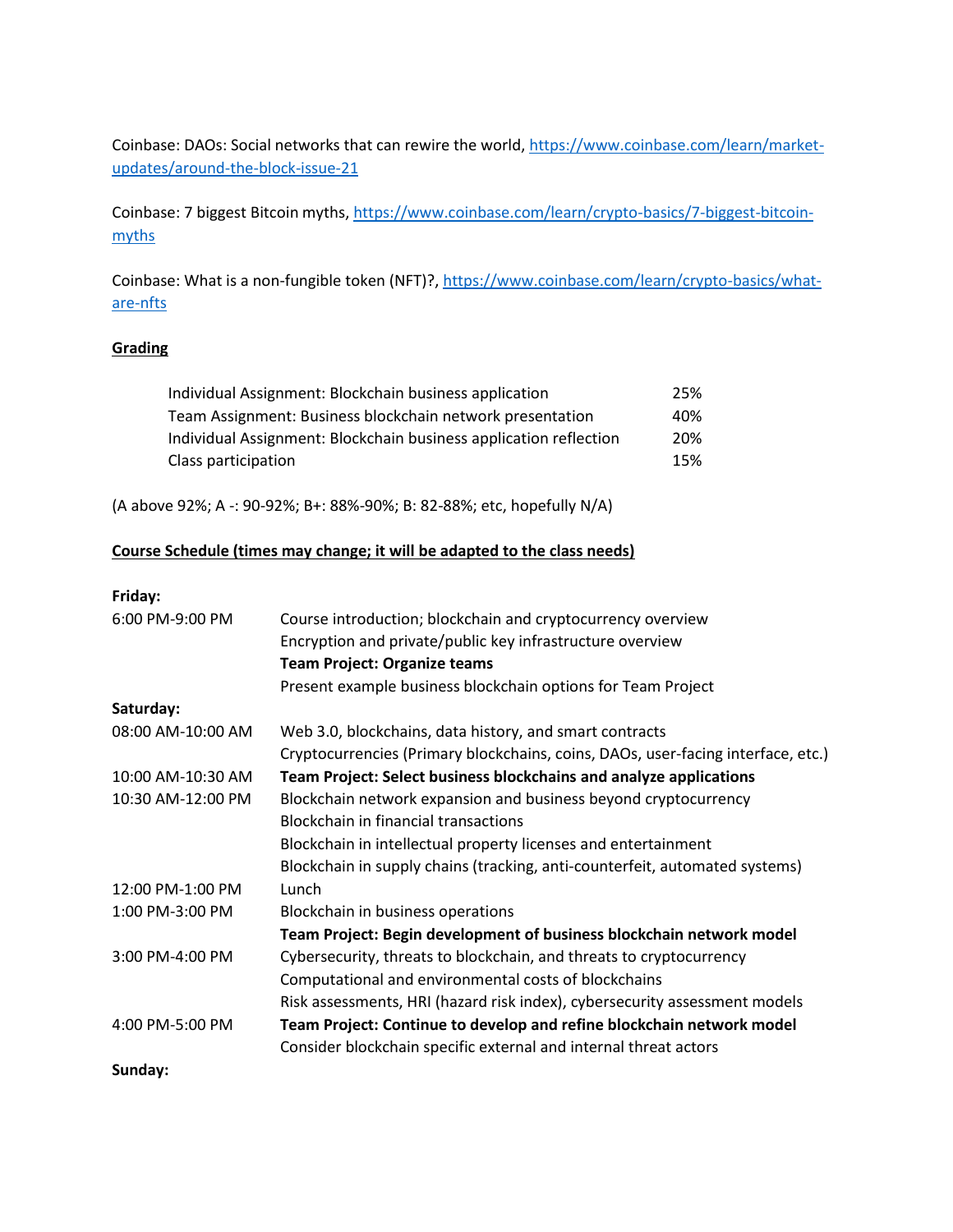| 8:00 AM-09:00 AM  | Team Project: Finalize business blockchain network models and prepare to |
|-------------------|--------------------------------------------------------------------------|
|                   | present to the class (15 min. presentations)                             |
| 09:00 AM-11:00 AM | Team Project: Team presentations of business blockchains network models  |
| 11:00 AM-12:00 PM | Final discussion, closing thoughts, and course wrap-up                   |

#### **Assignments**

#### **Individual Assignment: Blockchain business application: Due at noon, Fri Feb. 4**

This assignment involves writing a paper with the following format:

- Include the student's first and last name and assignment descriptor
- Be double spaced
- Have a length of three (3) to four (4) pages (no need for cover sheet or citations)

The purpose of this exercise is to develop a high-level understanding of blockchain and its possible applications. Specifically, this assignment will begin to bridge business with the new blockchain technology and form a foundation for the course to expand and build on. For this assignment, you shall:

- 1. Choose a business that:
	- Involves keeping records or transactions
	- Requires accuracy and irrefutability of records
	- Requires some level of confidentiality or protection of information (should be all businesses)
- 2. Based on course readings/videos, consider the application of a blockchain to the selected business to:
	- Record transaction history
	- Adds value by providing a trustworthy history
	- Protects customer and business information
	- Enhances business operations value

This assignment should include a brief explanation on the business selected and the needs of the business based on the criteria listed in item 1. This assignment should then include an application of blockchain to fit the business needs (such as the ones listed under item 2) based on the understanding gained from the readings as well as other knowledge and experience.

#### **Team Assignment: Business blockchain network presentation: Due Sun. Feb. 6**

The purpose of this assignment is to build on the previous Individual Assignment and apply the content learned in the course to further develop blockchain concepts. This assignment will be done as a team to allow for the development of different blockchain aspects for each business applications including:

- More developed business application
- Type of network used (e.g., internal blockchain vs. trusted external peer network, etc.)
- Development of blockchain and mining of "tokens" in the chain (e.g., internally mined and developed vs. partnership existing cryptocurrency network)
- The type, size, and distribution of the blockchain network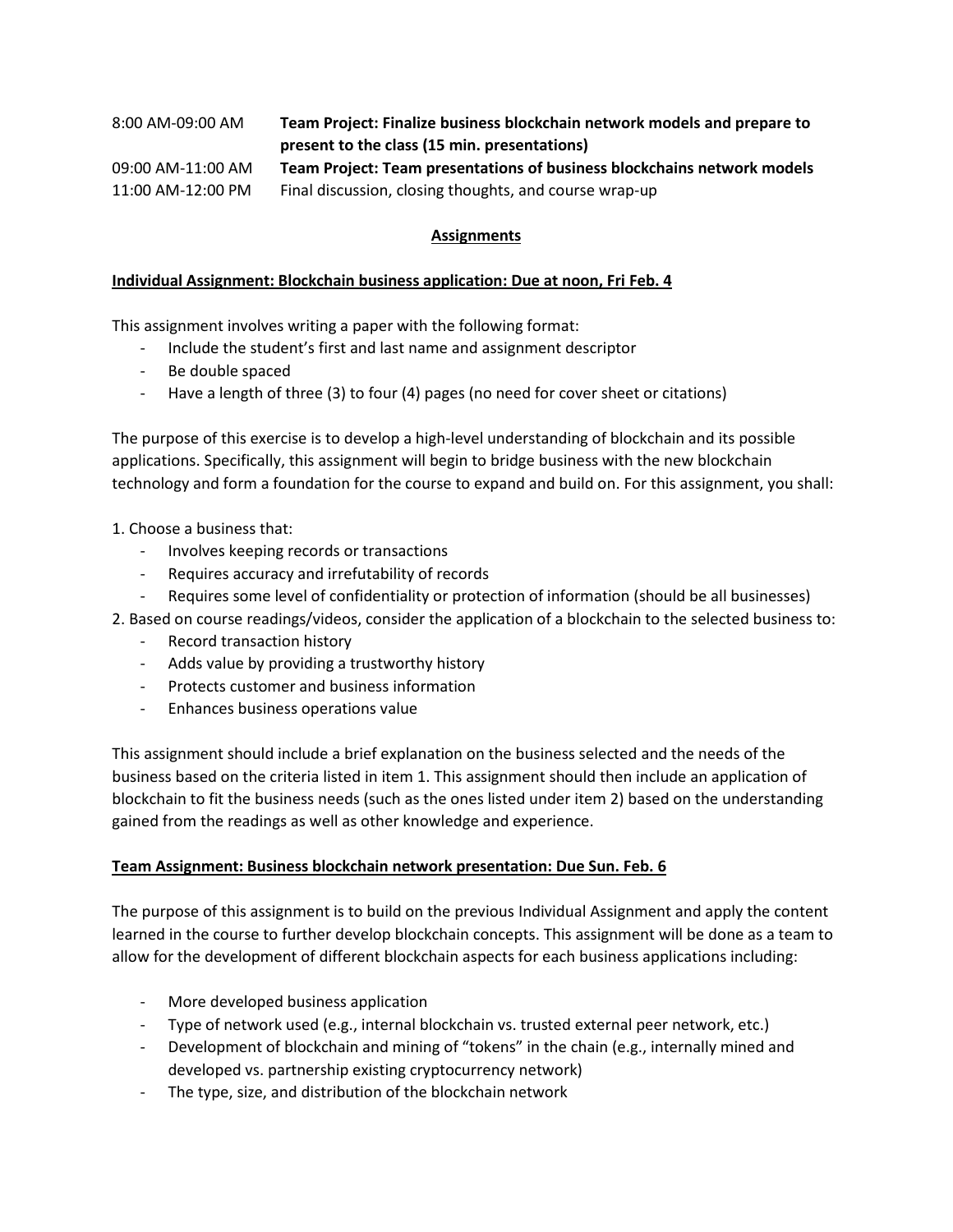Security of the blockchain application (cybersecurity, market factors, etc.)

Each group shall create and present a 15 min. PowerPoint presentation (or equivalent) to the class on Sunday. The business application can be determined by the team however it is recommended that it follows the same criteria as the ones listed in item 1 in the previous individual assignment. This presentation should be tailored to most effectively apply to the selected business application with consideration given to its unique needs. The overall goal of this assignment is to communicate the benefits and opportunities blockchains bring while also highlighting costs, limitations, and vulnerabilities they bring to businesses.

## **Individual Assignment: Blockchain business application reflection: Due Sun. Feb. 13**

The purpose of this assignment is to reflect on the content of the course and develop on the previous individual assignment with the newfound knowledge gained from the course and from the perspectives of other students. There are no specific requirements to the content however consider the application of blockchain in the first individual assignment and consider this application given the new knowledge. Things to consider can include: Would this application of blockchain be changed, appended, or reconsidered entirely? What appears to be the most important consideration that needs to be made when working with or applying a blockchain?

The format requirements for this assignment shall:

- Include the student's first and last name and assignment descriptor
- Be double spaced
- Have a length of two (2) to three (3) pages (no need for cover sheet or citations)

**Note: All assignments are to be submitted by the listed deadlines in Moodle. Late submissions are NOT accepted.** All students must practice academic honesty. Academic misconduct is subject to an academic penalty by the course instructor and/or a disciplinary sanction by the University. All students need to be familiar with the Student Conduct Code: [https://www.business.umt.edu/ethics/professional](https://www.business.umt.edu/ethics/professional-conduct-code.php)[conduct-code.php.](https://www.business.umt.edu/ethics/professional-conduct-code.php) It is the student's responsibility to be familiar with the Student Conduct Code.

#### **Disability Accommodations:**

Students with disabilities will receive reasonable accommodations in this course. To request course modifications, please contact me within the first two days of class. I will work with you and Disability Services in the accommodation process. For more information, visit the Disability Services website at <http://www.umt.edu/dss/> or call 406.243.2243 (Voice/Text).

#### **Mission Statements and Assurance of Learning**

The College of Business at the University of Montana creates transformative, integrated, and studentcentric learning experiences, propelling our students to make immediate and sustained impact on business and society. We nurture our students' innate work ethic to develop confident problem solvers and ethical decision makers. We pursue thought leadership and collectively create opportunities for a better life for our students, faculty, and staff.